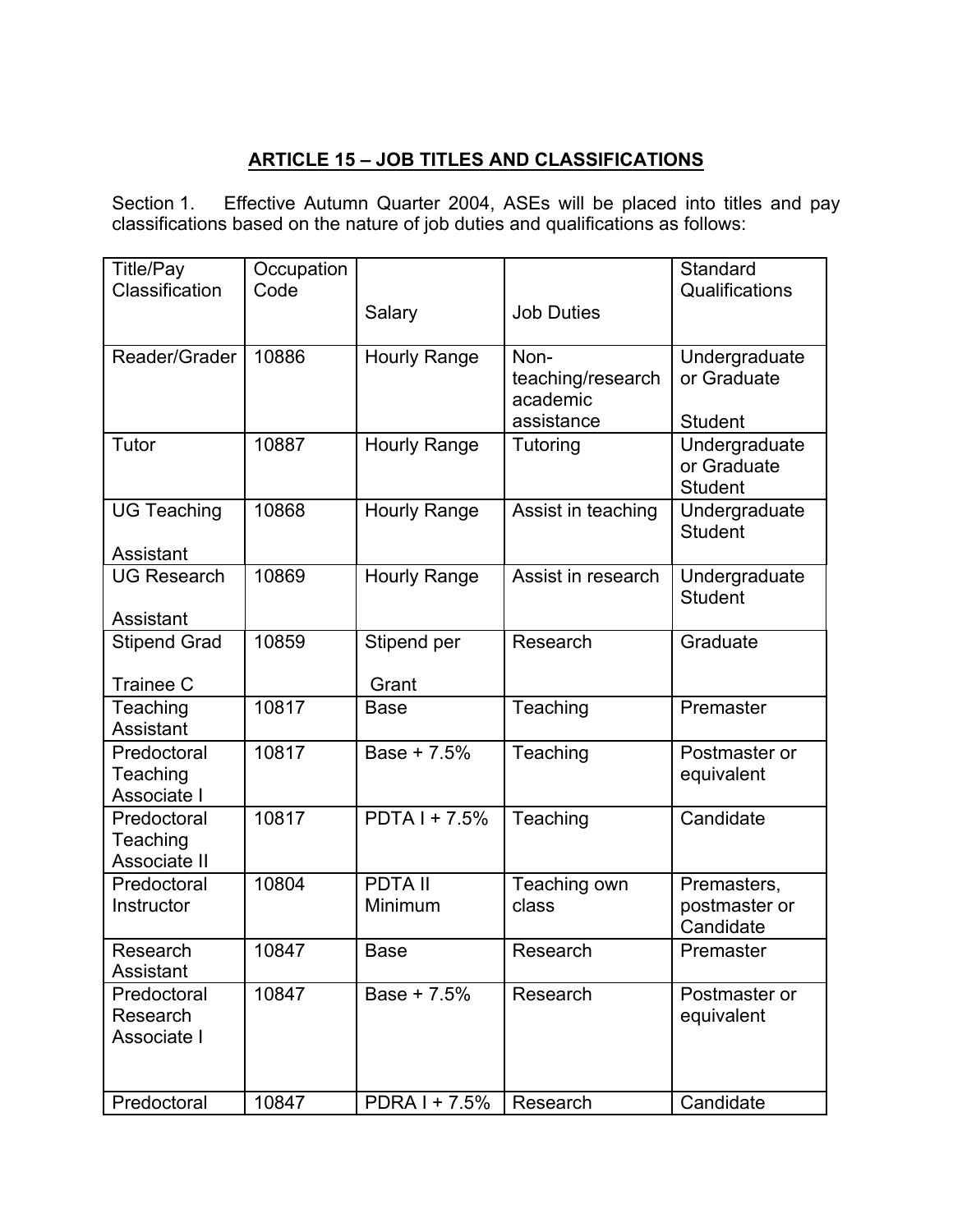| Research<br>Associate II                                                  |       |                                                            |                                                     |                             |
|---------------------------------------------------------------------------|-------|------------------------------------------------------------|-----------------------------------------------------|-----------------------------|
| <b>Staff Assistant</b>                                                    | 10857 | <b>Base</b>                                                | Non-<br>teaching/research<br>academic<br>assistance | Premaster                   |
| Predoctoral<br><b>Staff Associate</b>                                     | 10857 | Base $+ 7.5%$                                              | Non-<br>teaching/research<br>academic<br>assistance | Postmaster or<br>equivalent |
| Predoctoral<br><b>Staff</b><br>Associate II                               | 10857 | $PDRAM + 7.5\%$                                            | Non-<br>teaching/research<br>academic<br>assistance | Candidate                   |
| <b>Summer Only</b><br>Graduate<br>Research<br><b>Student</b><br>Assistant | 10854 | <b>Hourly Rate</b><br>based on<br>equivalent<br>%FTE Rate* | Research                                            | Graduate                    |

\*The GRSA Rate shall be calculated by multiplying the monthly salary for a %FTE Research Assistant by three and then dividing the product by 220.

Section 2. ASEs shall be appointed to the highest title and pay classifications for which they are eligible based on job duties, degree standing and experience, as described in Section 1. ASEs may be appointed to a higher title and pay classification at the discretion of the Department or Hiring Unit. In making promotional decisions, Departments and Hiring Units are encouraged to take an ASE's job experience and performance into account as well as degree standing.

Section 3. ASEs who meet the standard qualifications described above and who are assigned to teach their own courses shall be classified for that quarter in the Predoctoral Instructor title and pay classification.

Section 5. Variable rates are those established at or above PDTAII/PDRAII/PDSAII levels. Nothing in this Agreement is intended to limit the University's right to add new variable rates in all pay classifications or to change existing variable rates.

Section 6. No modifications or deletions shall be made to the bargaining unit pay classifications and job titles in Section 1 unless they are agreed to by both parties.

Section 7. The parties recognize that certain funding agencies do not allow tuition to be charged to the agency grant or contract. In such cases, the University may compensate the ASE at a pay rate equal to the appropriate salary level plus the